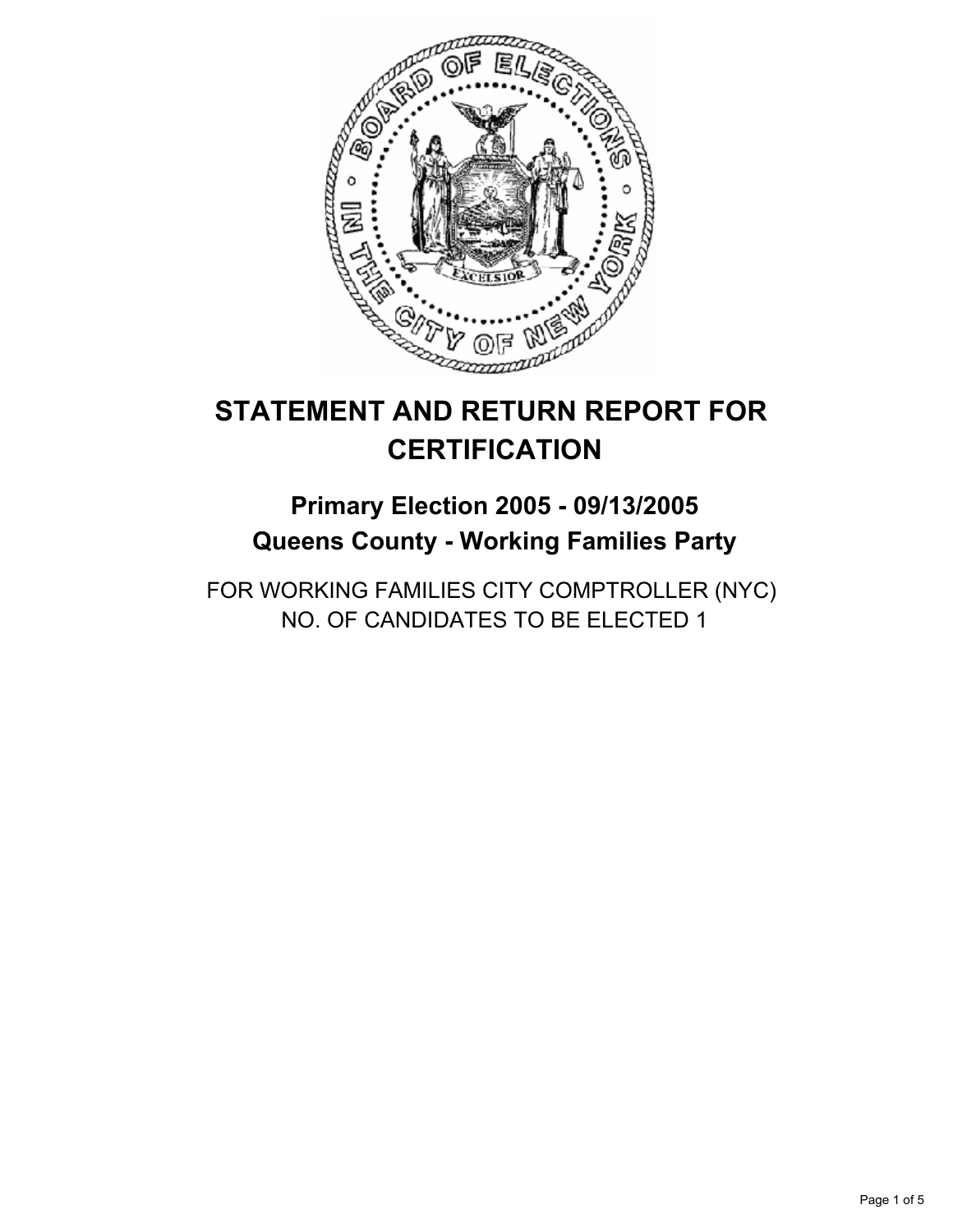| <b>TOTAL VOTES</b>                 |  |
|------------------------------------|--|
| WILLIAN C. THOMPSON JR. (WRITE-IN) |  |
| ANTHONY WEINER (WRITE-IN)          |  |
| AFFIDAVIT                          |  |
| ABSENTEE/MILITARY                  |  |
| <b>EMERGENCY</b>                   |  |

### **ASSEMBLY DISTRICT 23**

| EMERGENCY                          |  |
|------------------------------------|--|
| ABSENTEE/MILITARY                  |  |
| AFFIDAVIT                          |  |
| WILLIAM C. THOMPSON JR. (WRITE-IN) |  |
| TOTAL VOTES                        |  |

## **ASSEMBLY DISTRICT 24**

| <b>EMERGENCY</b>  |  |
|-------------------|--|
| ABSENTEE/MILITARY |  |
| AFFIDAVIT         |  |

# **ASSEMBLY DISTRICT 25**

| <b>EMERGENCY</b>  |  |
|-------------------|--|
| ABSENTEE/MILITARY |  |
| AFFIDAVIT         |  |

### **ASSEMBLY DISTRICT 26**

| EMERGENCY                          |  |
|------------------------------------|--|
| ABSENTEE/MILITARY                  |  |
| AFFIDAVIT                          |  |
| WILLIAM C. THOMPSON JR. (WRITE-IN) |  |
| TOTAL VOTES                        |  |

## **ASSEMBLY DISTRICT 27**

| <b>EMERGENCY</b>  |  |
|-------------------|--|
| ABSENTEE/MILITARY |  |
| AFFIDAVIT         |  |

#### **ASSEMBLY DISTRICT 28**

| <b>EMERGENCY</b>  |  |
|-------------------|--|
| ABSENTEE/MILITARY |  |
| AFFIDAVIT         |  |

| <b>EMERGENCY</b>                   |  |
|------------------------------------|--|
| ABSENTEE/MILITARY                  |  |
| AFFIDAVIT                          |  |
| JAMES SANDERS JR (WRITE-IN)        |  |
| WILLIAM C. THOMPSON JR. (WRITE-IN) |  |
| <b>TOTAL VOTES</b>                 |  |
|                                    |  |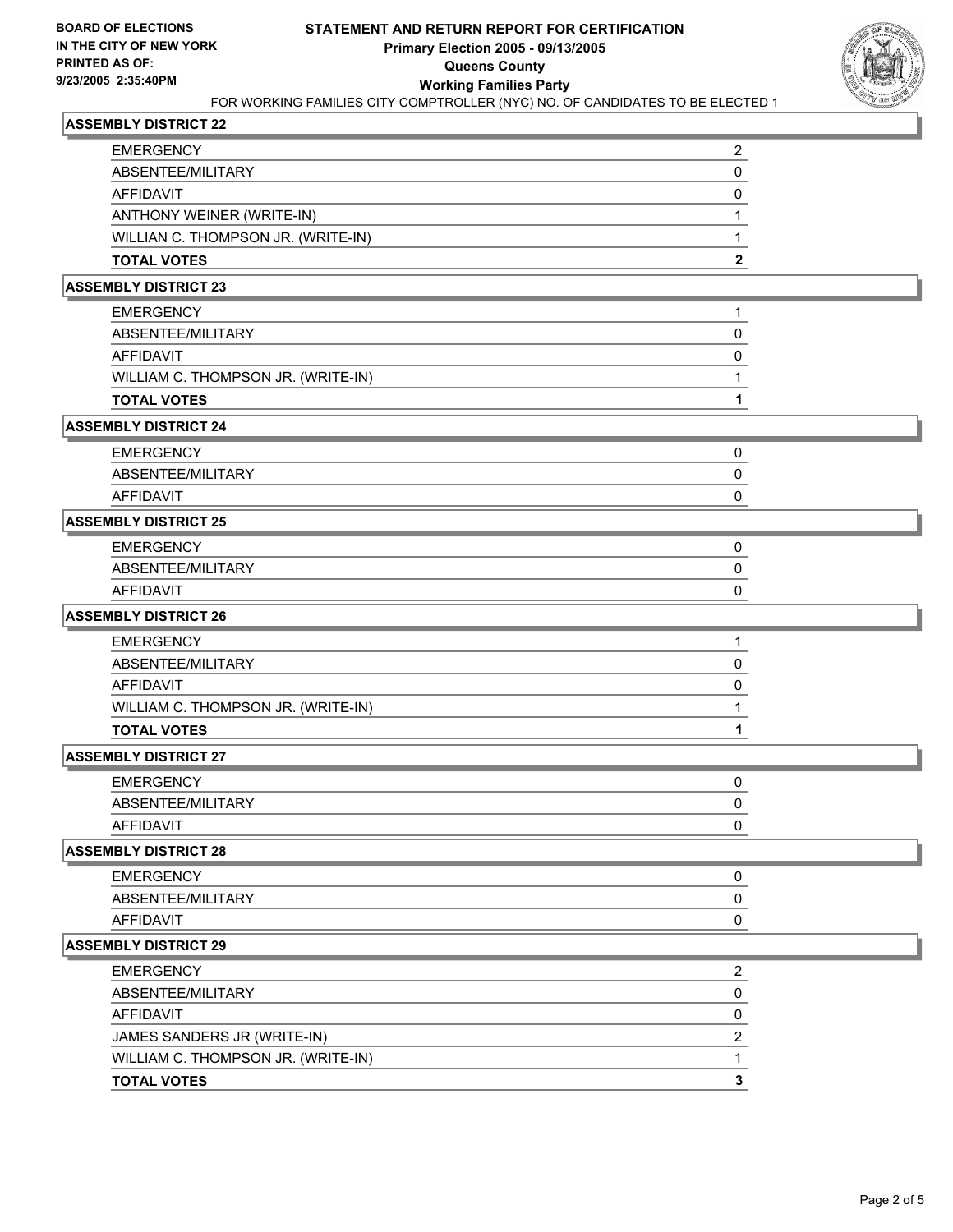

| EMERGENCY                          |  |
|------------------------------------|--|
| ABSENTEE/MILITARY                  |  |
| AFFIDAVIT                          |  |
| WILLIAM C. THOMPSON JR. (WRITE-IN) |  |
| <b>TOTAL VOTES</b>                 |  |

#### **ASSEMBLY DISTRICT 31**

| <b>EMERGENCY</b>  |  |
|-------------------|--|
| ABSENTEE/MILITARY |  |
| AFFIDAVIT         |  |

### **ASSEMBLY DISTRICT 32**

| ABSENTEE/MILITARY |  |
|-------------------|--|

# **ASSEMBLY DISTRICT 33**

| <b>EMERGENCY</b>  |  |
|-------------------|--|
| ABSENTEE/MILITARY |  |
| AFFIDAVIT         |  |

### **ASSEMBLY DISTRICT 34**

| <b>EMERGENCY</b>                   |  |
|------------------------------------|--|
| ABSENTEE/MILITARY                  |  |
| AFFIDAVIT                          |  |
| WILLIAM C. THOMPSON JR. (WRITE-IN) |  |
| <b>TOTAL VOTES</b>                 |  |

#### **ASSEMBLY DISTRICT 35**

| EMERGENCY                          |  |
|------------------------------------|--|
| ABSENTEE/MILITARY                  |  |
| AFFIDAVIT                          |  |
| WILLIAM C. THOMPSON JR. (WRITE-IN) |  |
| TOTAL VOTES                        |  |

#### **ASSEMBLY DISTRICT 36**

| <b>TOTAL VOTES</b>                 |  |
|------------------------------------|--|
| WILLIAM C, THOMPSON JR. (WRITE-IN) |  |
| <b>AFFIDAVIT</b>                   |  |
| ABSENTEE/MILITARY                  |  |
| <b>EMERGENCY</b>                   |  |

| WILLIAM C. THOMPSON JR. (WRITE-IN)<br><b>TOTAL VOTES</b> |  |
|----------------------------------------------------------|--|
|                                                          |  |
| AFFIDAVIT                                                |  |
| ABSENTEE/MILITARY                                        |  |
| <b>EMERGENCY</b>                                         |  |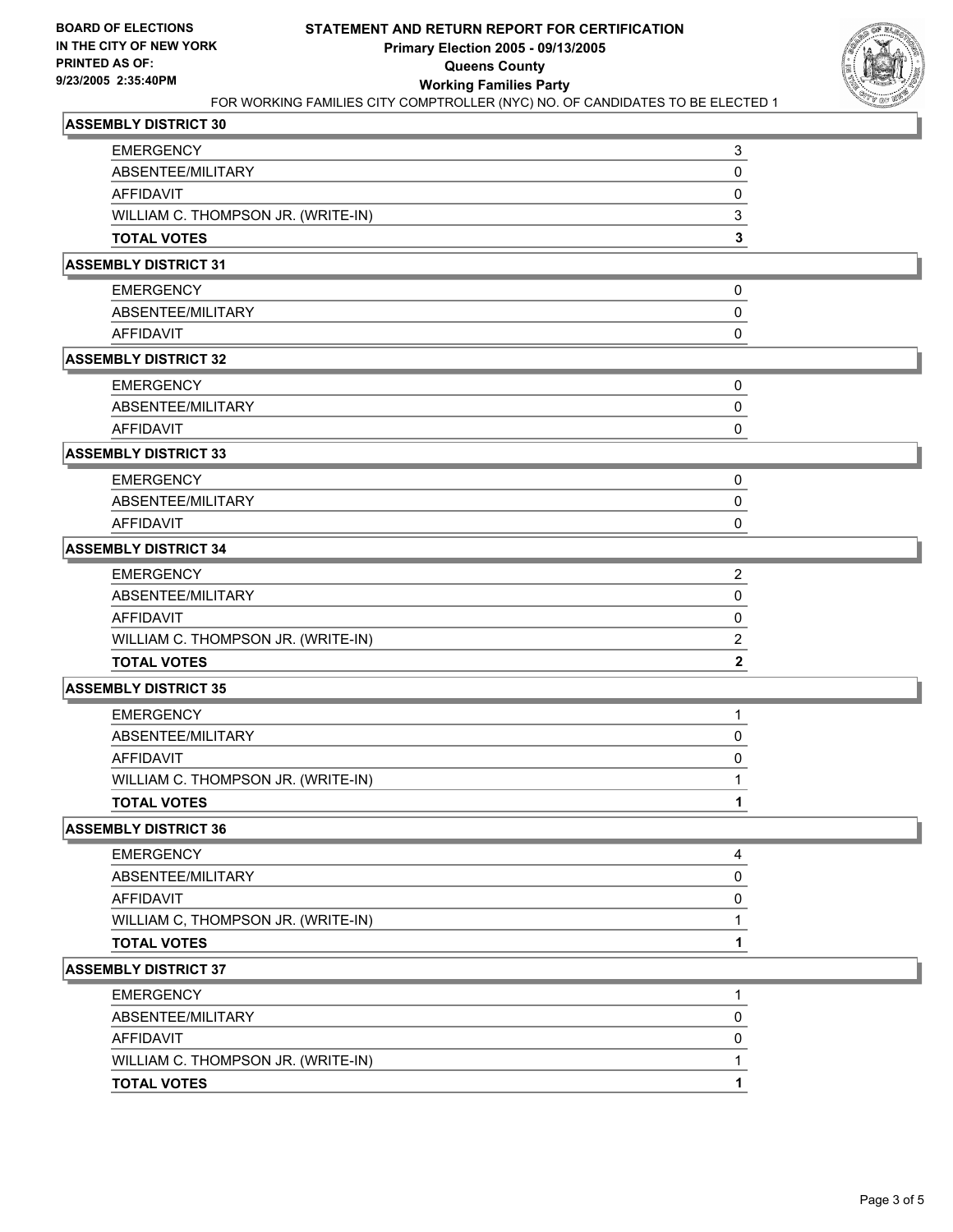

| <b>EMERGENCY</b>            |  |
|-----------------------------|--|
| ABSENTEE/MILITARY           |  |
| AFFIDAVIT                   |  |
| <b>ASSEMBLY DISTRICT 39</b> |  |
| <b>EMERGENCY</b>            |  |
| ABSENTEE/MILITARY           |  |
| AFFIDAVIT                   |  |
|                             |  |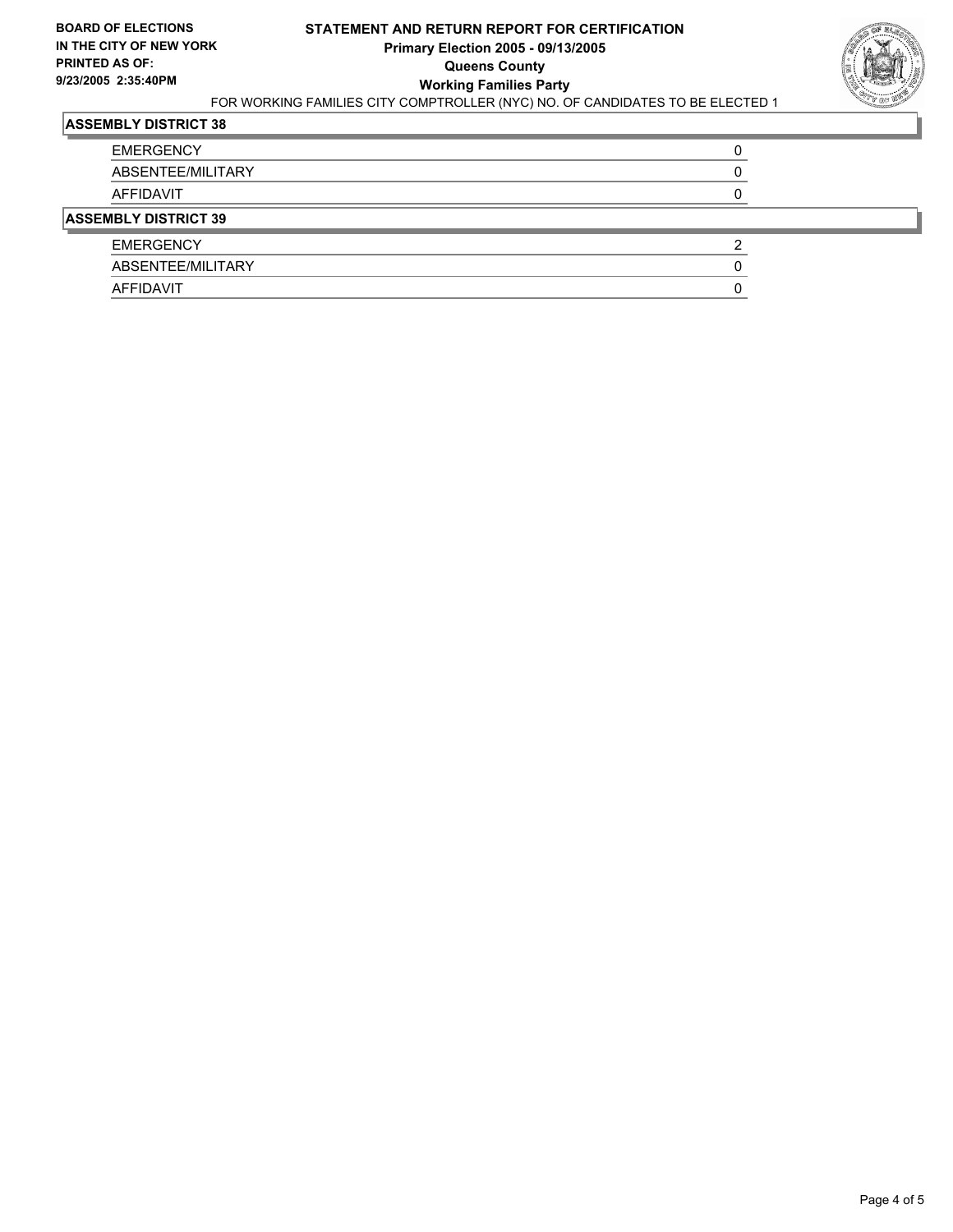#### **STATEMENT AND RETURN REPORT FOR CERTIFICATION Primary Election 2005 - 09/13/2005 Queens County Working Families Party** FOR WORKING FAMILIES CITY COMPTROLLER (NYC) NO. OF CANDIDATES TO BE ELECTED 1



## **TOTAL FOR WORKING FAMILIES CITY COMPTROLLER (NYC) - Queens County**

| <b>EMERGENCY</b>                   | 19 |
|------------------------------------|----|
| ABSENTEE/MILITARY                  |    |
| AFFIDAVIT                          |    |
| ANTHONY WEINER (WRITE-IN)          |    |
| JAMES SANDERS JR (WRITE-IN)        |    |
| WILLIAM C, THOMPSON JR. (WRITE-IN) |    |
| WILLIAM C. THOMPSON JR. (WRITE-IN) | 10 |
| WILLIAN C. THOMPSON JR. (WRITE-IN) |    |
| <b>TOTAL VOTES</b>                 | 15 |
|                                    |    |

We certify this statement to be correct, and have caused the same to be attested by the signatures of the members of the board, or a majority thereof, on

Secretary **Chairman** 

Date

Chief Clerk

Canvassing Board

Canvassing Board **Canvassing Canvassing Board** Deputy Chief Clerk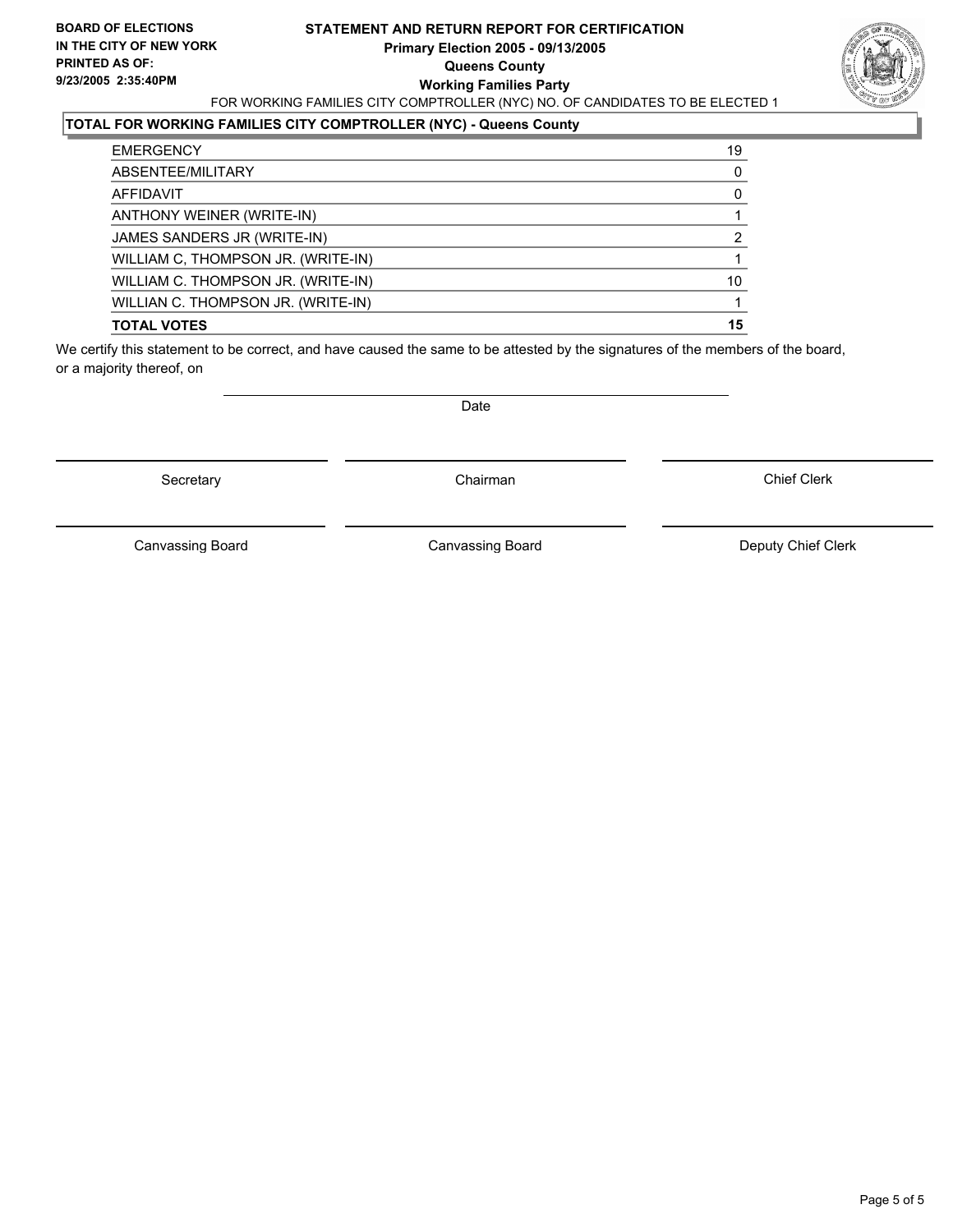

# **STATEMENT AND RETURN REPORT FOR CERTIFICATION**

# **Primary Election 2005 - 09/13/2005 Queens County - Working Families Party**

FOR WORKING FAMILIES MEMBER OF THE CITY COUNCIL (28) NO. OF CANDIDATES TO BE ELECTED 1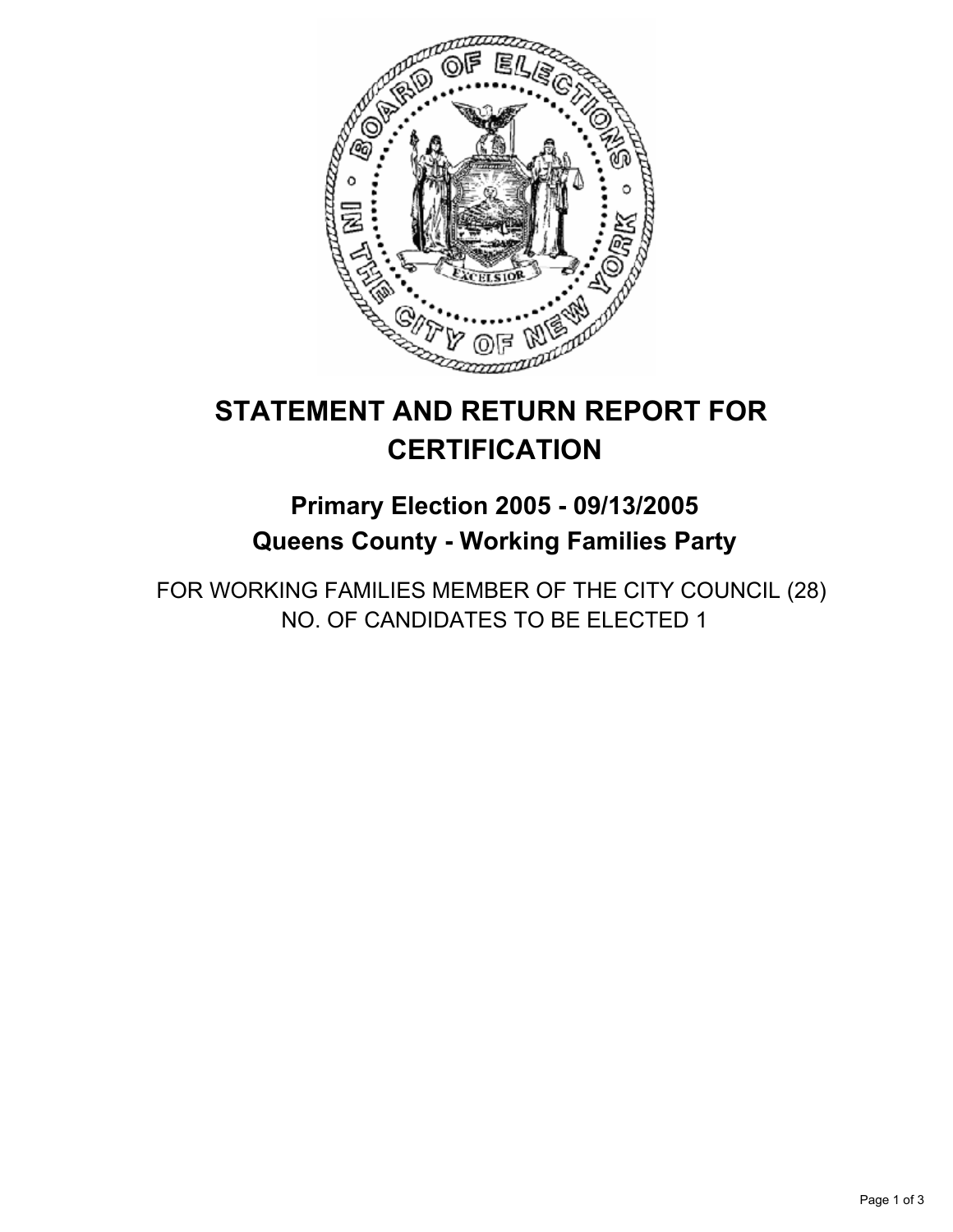

| <b>EMERGENCY</b>            | 0           |  |
|-----------------------------|-------------|--|
| ABSENTEE/MILITARY           | 0           |  |
| AFFIDAVIT                   | 0           |  |
| <b>ASSEMBLY DISTRICT 27</b> |             |  |
| <b>EMERGENCY</b>            | 0           |  |
| ABSENTEE/MILITARY           | 0           |  |
| AFFIDAVIT                   | 0           |  |
| <b>ASSEMBLY DISTRICT 31</b> |             |  |
| <b>EMERGENCY</b>            | $\mathbf 0$ |  |
| ABSENTEE/MILITARY           | 0           |  |
| <b>AFFIDAVIT</b>            | 0           |  |
| <b>ASSEMBLY DISTRICT 32</b> |             |  |
| <b>EMERGENCY</b>            | 0           |  |
| ABSENTEE/MILITARY           | 0           |  |
| <b>AFFIDAVIT</b>            | 0           |  |
| <b>ASSEMBLY DISTRICT 38</b> |             |  |
| <b>EMERGENCY</b>            | 0           |  |
| ABSENTEE/MILITARY           | 0           |  |
| <b>AFFIDAVIT</b>            | 0           |  |
|                             |             |  |